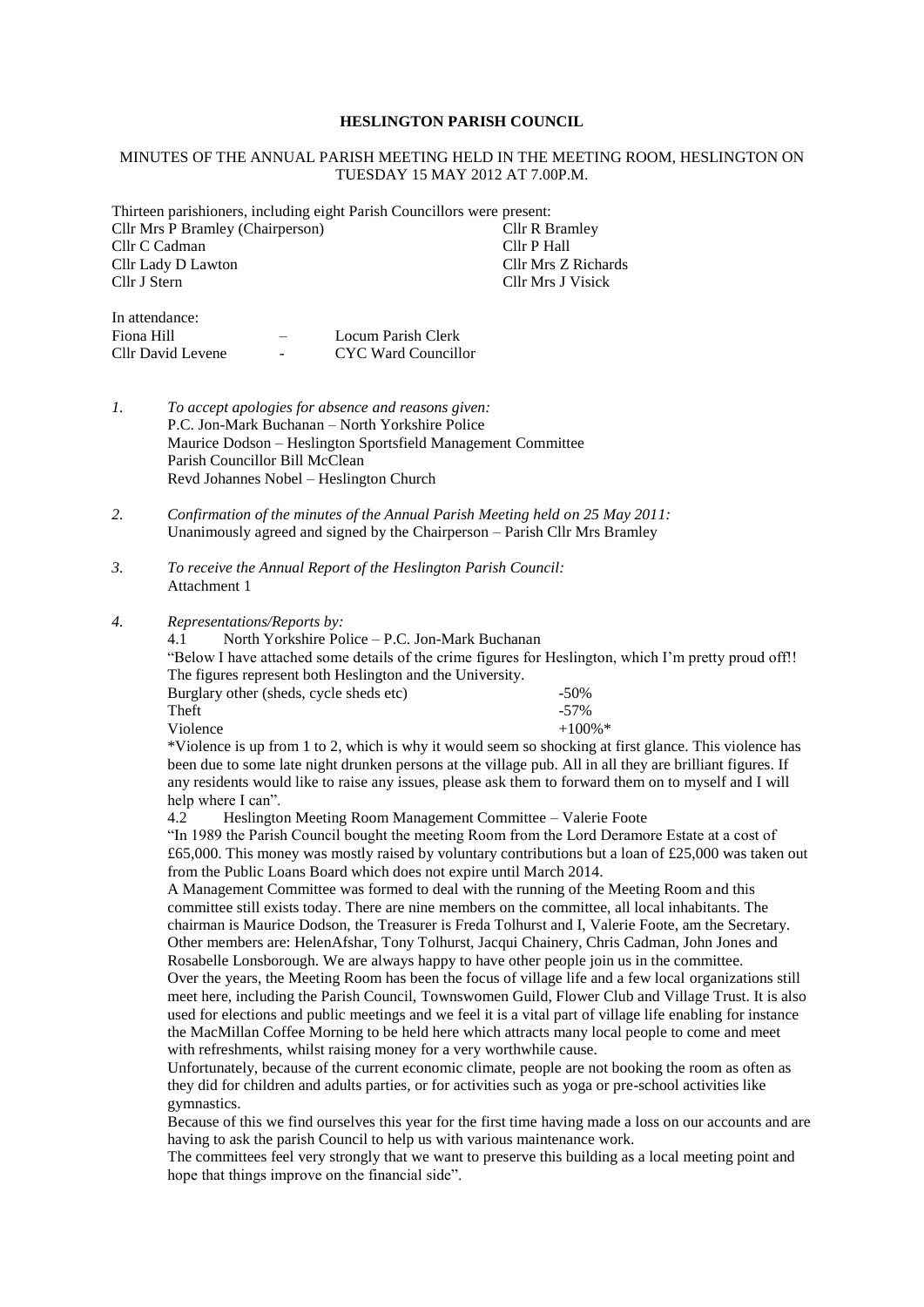4.3 Heslington Sportsfield Management Committee – Maurice Dodson Attachment 2 4.4 Heslington Church – Revd Johannes Nobel Attachment 4

- *5. Charity Accounts and Reports:* None
- *6. Parishioners question and answer session:* The Parish Council were asked about:
	- the planning application for the new Chemistry building.
	- the Lengthsman and his duties.
	- Field lane, university road

The Parish Council confirmed that the big tree that had been cut down was rotten.

Andrew Flecknor, CYC gave a presentation about the Electoral Review and a copy of the presentation was filed with these minutes

Chairman's Signature……………………… Date………………………………………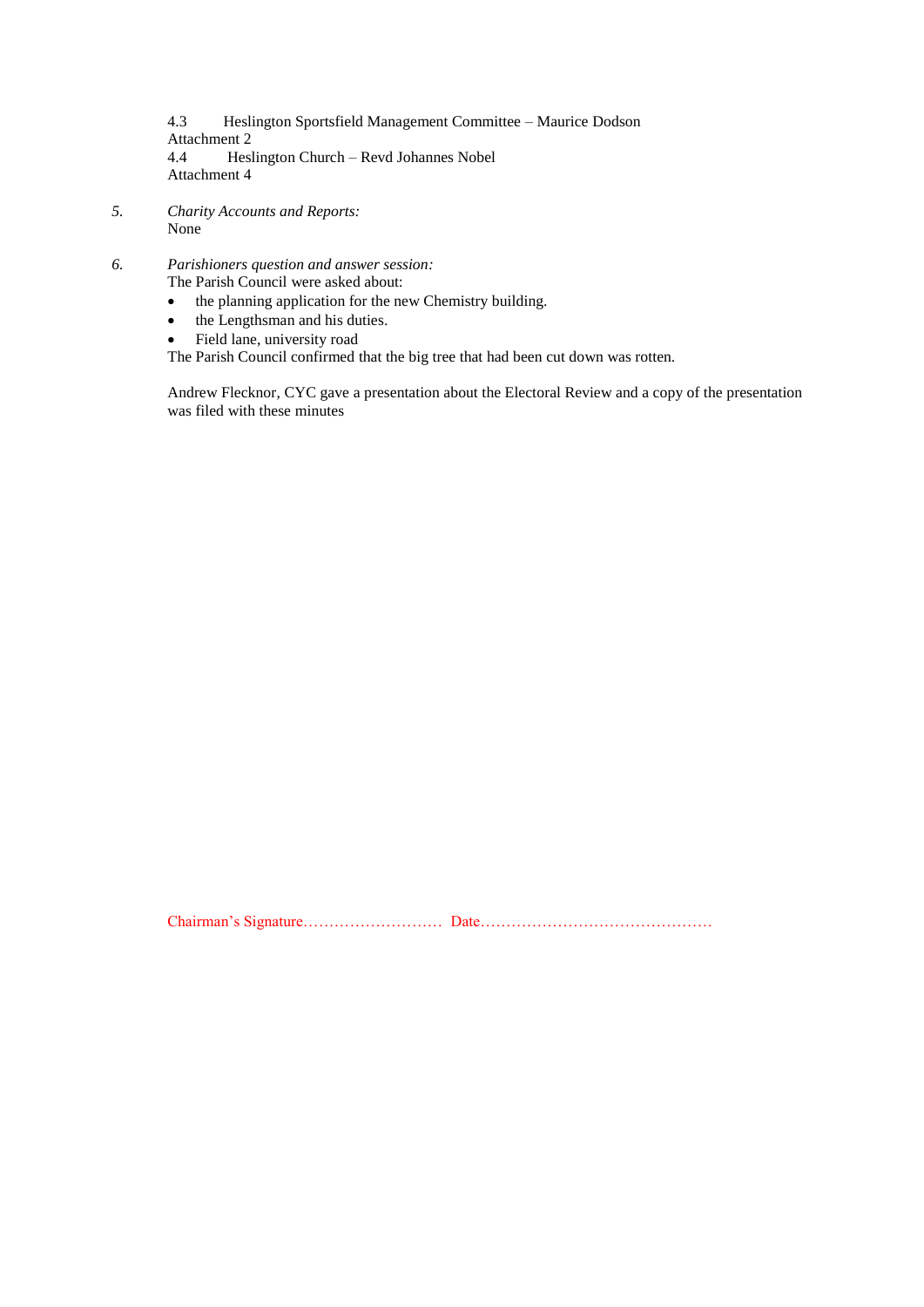# Attachment 1a

# **Heslington Parish Council**

# **Annual Report – 01 April 2011 – 31 March 2012**

# **Chairpersons Review – Parish Councillor Mrs Pauline Bramley –**

Thank you to all parishioners who attend our monthly meetings, you are always welcome. It is important that we are kept aware of issues that affect Heslington and I would encourage you to participate when you can.

Thank you to the Parish Councillors, and City of York Councillor David Levene, for your help and support in the last couple of months.

In January, due to ill health and a move from the Village, Cllr, Andrew Collingwood resigned after a number of years service, including some time as Chairman. We wish him well and thank him for his help. We are pleased to welcome Joan Visick to the Council.

Joanne Bradley, the Clerk, emigrated in March and we are very happy to welcome Fiona Hill who stepped in as our Locum. We thank her for all her work with the year end accounts. We will in the next few months be interviewing for a permanent Clerk.

Despite all the government cutbacks and pressure on public services I am pleased that we have been able to hold the 2012 Precept at the same level as the previous year.

Your Parish Council continues to work hard with the challenges that the continuing expansion of University of York brings to Heslington.

The introduction of parking restrictions in Low Moor Lane appears to be working well. We will to keep an eye on parking issues and the knock-on effect in other areas of the village

The Parish Council is keeping a watching brief over the proposed road changes to University Road/Field Lane.

Over the next year we hope to make changes towards becoming a Quality Council. The aim of the Scheme is to provide benchmark minimum standards for parish and town councils.

The Parish Council has a website and issues a quarterly newsletter to keep residents of Heslington fully informed.

The next few years ahead of us are going to be a challenging experience for all local authorities due to budget cuts. Rest assured that your Parish Council will continue to strive to do what it believes is in the best interest of your parish within the confines of it financial resources.

Thank you

| Councillor Pauline Bramley – Chair of Heslington Parish Council | May $12$ |
|-----------------------------------------------------------------|----------|
|                                                                 |          |

…………………………………………………………………………………………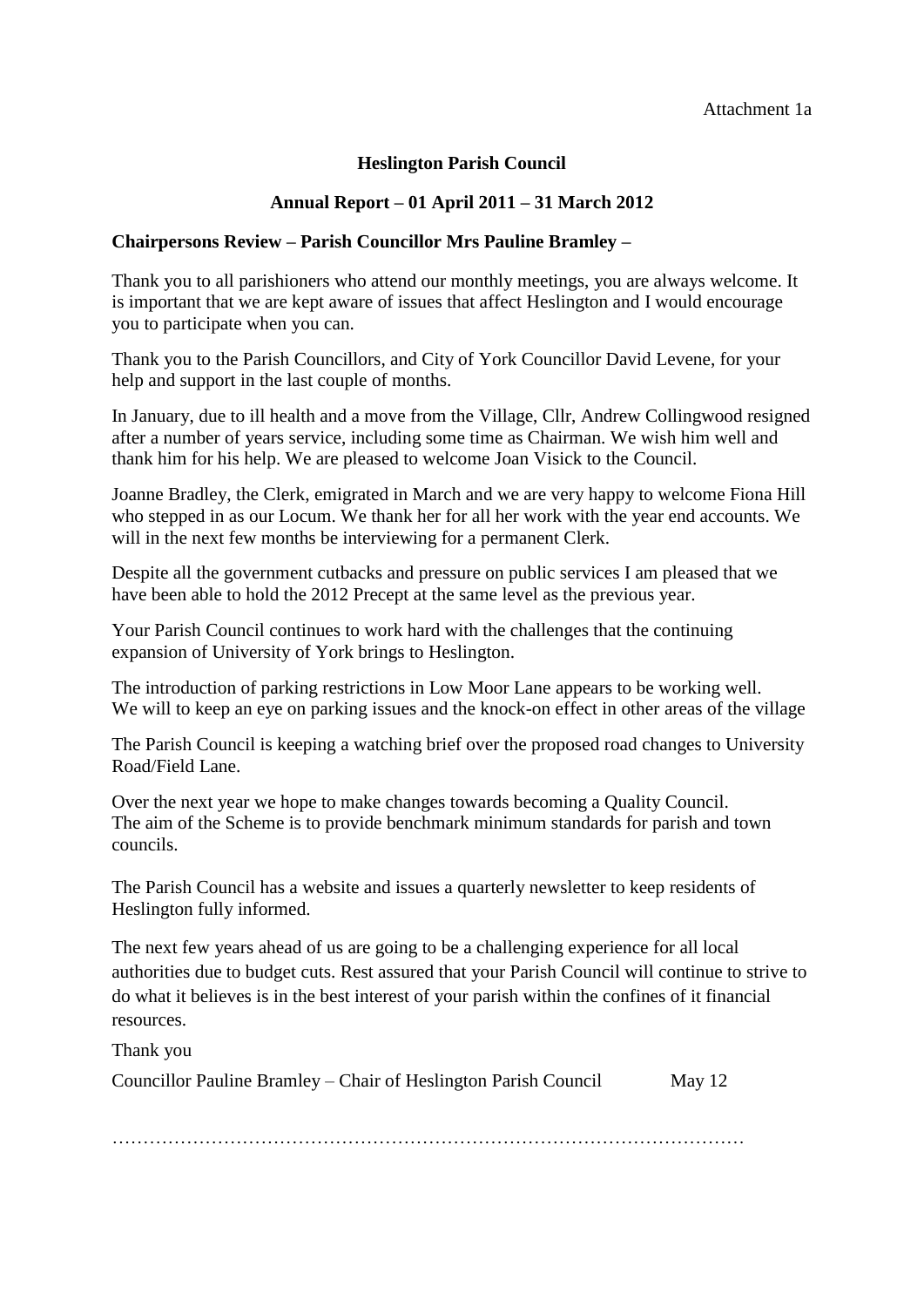$\overline{\phantom{a}}$ 

The Parish Councillors for this year were:

Mrs Pauline Bramley, Mr Richard Bramley, Mr Chris Cadman, Mr Peter Hall, Lady Dorothy Lawton, Mr Bill McClean, Mrs Zena Richards, Mr Jeffrey Stern Mrs Joan Visick

The Parish Council currently has a Locum Parish Clerk/Responsible Financial Officer - Fiona Hill.

| <b>HESLINGTON PARISH COUNCIL</b>               |                   |  |  |
|------------------------------------------------|-------------------|--|--|
| FINANCIAL REPORT - 01 APRIL 2011/31 MARCH 2012 |                   |  |  |
| Receipts:<br><b>CYC</b> Precept                | 12300.00          |  |  |
| S106 Funding<br><b>CYC</b> Double Taxation     | 2506.05<br>258.16 |  |  |
| VAT Refund (2010/2011)                         | 70.87             |  |  |
| <b>Bank Interest</b>                           | 8.14              |  |  |
|                                                | 15143.22          |  |  |
| Payments:<br>Salaries                          | 6714.43           |  |  |
| <b>Capital Projects</b>                        | 2104.89           |  |  |
| Insurance                                      | 1611.99           |  |  |
| Loan Repayments                                | 1334.25           |  |  |
| <b>Grass Cutting Verges</b>                    | 920.00            |  |  |
| Membership Fees                                | 827.00            |  |  |
| Councillor/Clerk Expenses                      | 495.67            |  |  |
| <b>Audit Fees</b>                              | 225.00            |  |  |
| VAT (To Reclaim)                               | 171.27            |  |  |
| Bank Charges (Refunded Apr12)                  | 70.00             |  |  |
| Room Hire                                      | 54.00             |  |  |
|                                                | 14528.50          |  |  |
| Brought forward 01 April 2011                  | 11215.42          |  |  |
| Excess income/expenditure                      | 614.72            |  |  |
|                                                | 11830.14          |  |  |
| Cash in hand                                   | 0.00              |  |  |
| Current account                                | 3658.42           |  |  |
| Investment account                             | 8171.72           |  |  |
|                                                | 11830.14          |  |  |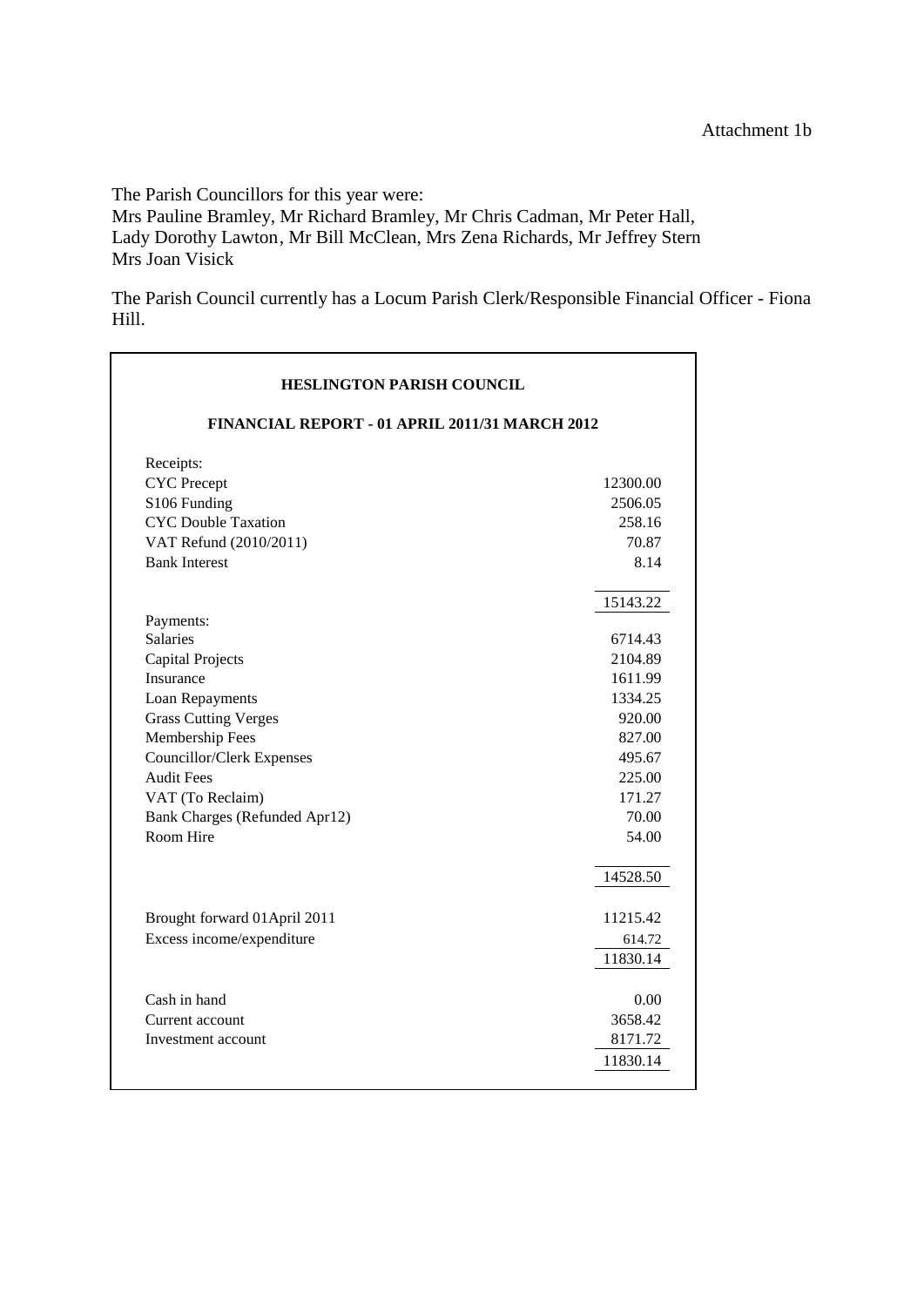#### Attachment 2 a

## **REPORT ON THE SPORTSFIELD FOR THE ANNUAL PARISH MEETING OF THE HESLINGTON PARISH COUNCIL, 15 MAY 2012**

### Background

The Heslington Sportsfield is a Registered Charity (no. 523247), given to Heslington for recreation under the terms of a charitable bequest by Lord Deramore in 1967. The field is about 4.5 acres and has play equipment for children of all ages, football and cricket pitches and a Pavilion with toilets, changing rooms and showers, as well as facilities for providing refreshments. The Management Committee, which looks after the Sportsfield, is made up of Trustees, 5 elected by the inhabitants of Heslington and 6 nominated Representatives of the cricket and football clubs and our neighbour Halifax College. The Sportsfield does not belong to the Heslington Parish Council and apart from rents for the pitches and Pavilion, it has no regular income, relying on grants for help with major outgoings. In this respect, the management Committee is very grateful to Heslington Parish Council and Halifax College which make regular contributions towards the running of the Sportsfield. These are very important in maintaining this village asset and the continued support of the Parish Council and the College is much appreciated. The Sportsfield and its Pavilion are popular amenities, used by many, from within the village as well as from Fulford, Tang Hall and the rest of York. The children's play equipment is very popular and the ground is visited by people, often elderly, to watch the matches or for a peaceful spell admiring the scenery. It is good to report that the activities on the Sportsfield involve many young people, including girls, something the Management Committee is happy to foster. There are two football clubs, one from Heslington with two teams and one from Fulford with 350 players and 20 teams of various ages and kinds, from under 6's to under 19's and 2 adult teams. This large and active club takes in players from other areas outside Fulford and includes children from Heslington. The Civil

Service Association Cricket Club uses the Sportsfield over the cricket season and has 3 teams, which include some village residents. Last summer it started running some coaching sessions on Sundays for children from local schools, including Lord Deramores. On any weekend during the football season, up to 50 or more children use the Sportsfield, while during the cricket season, games are played on Saturdays, some Sundays and on week

day evenings. The Sportsfield is also used from time to time for organised fun runs and children's play activities such as Playspace, etc.

### The Year 2011/12

Both the weather and the financial climate have created problems. Nevertheless, the finance needed to renovate the Pavilion has at last been secured and the building work has started. At the recent AGM, 4 nominations were received. As there are 5 places on the Management Committee for elected Trustees, there was no election.

**Finance.** The accounts are on a separate sheet and do not include the grants for the Pavilion, which are listed below, as the sums involved would disguise the relatively modest trends in the day-to-day Sportsfield finances. The accounts presented show a small surplus of \$130. This is a result of steadily increasing costs, ranging from the persistent activity of moles to the considerably higher charges for insurance and utilities, combined with a reduced rent income resulting from the bad weather and the consequent cancellations. As well, owing to the cuts in public spending, the discretionary rate rebate for the Sportsfield has been withdrawn; we now pay \$71

a year. Our very tight margins make these increased costs and reduced revenue a cause for serious concern. A thorough review to consider ways of addressing these problems will be undertaken in the near future. The Potato Competition, organised by Bill McClean, the Parish Council Representative, raised \$169.10 for the Pavilion. It was a great success, the sum will be put to good use and awareness in the village was also raised. The potatoes will be judged and prizes awarded at the Pavilion on 14 July. It has been decided that this event should mark the official opening of the refurbished Pavilion. Details will be published soon – everyone is very welcome to come along.

**The Pavilion.** After approximately 40 years of service, it is now in urgent need of a thorough renovation. Plans were drawn up, a copy was sent to the Parish Council (a copy is also attached for convenience) and quotes obtained. These turned out to be around 50,000{65,000, much higher than we had anticpated. But the decision was taken to go ahead. For some years the HSMC has been working to raise the substantial funds needed. After repeated delays and disappointments, it is a pleasure to report that the prolonged struggle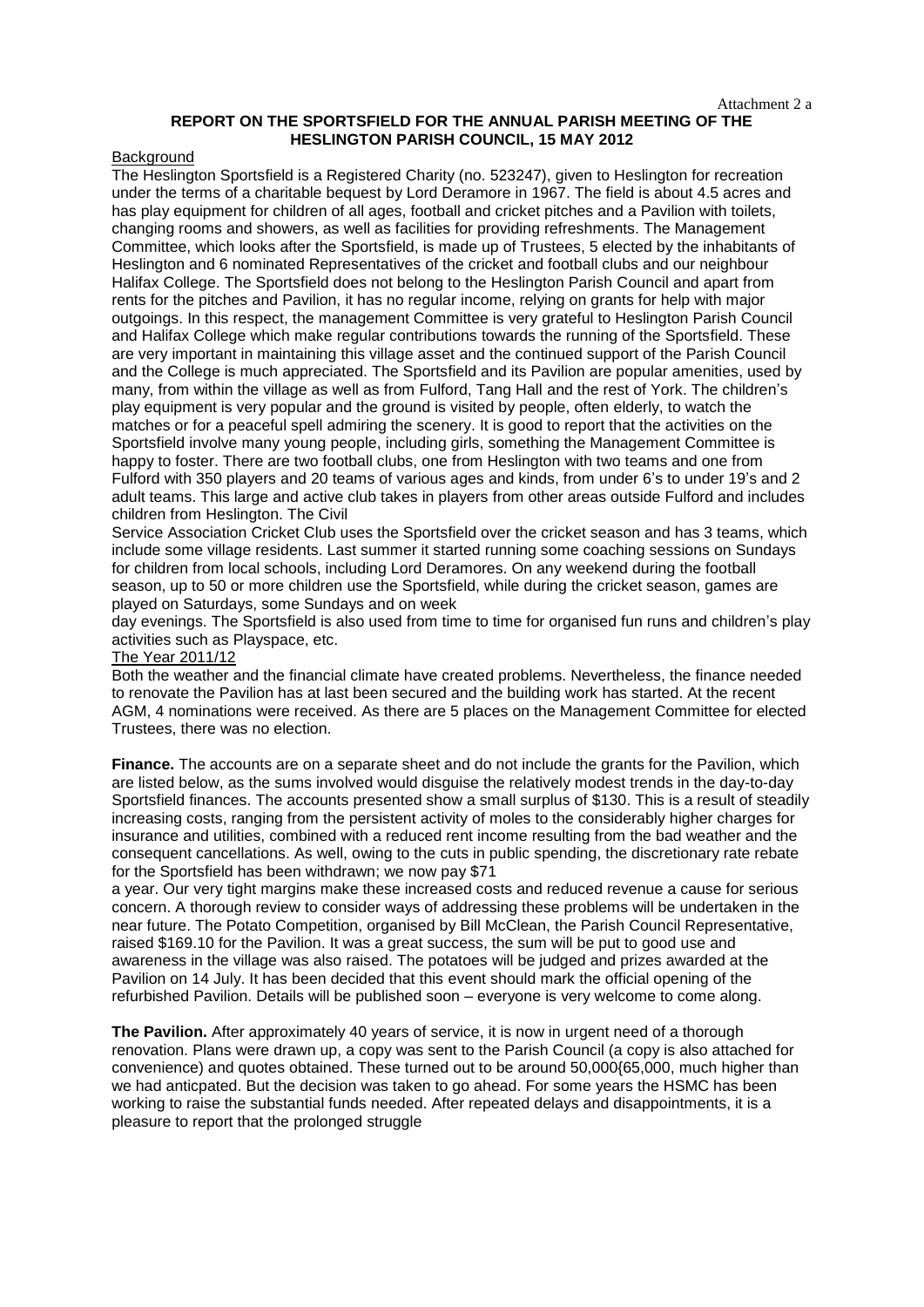Attachment 2b

has at last been successful and work is now under way. It is hoped that it will be completed by the end of June, although weather and other factors might mean some delay. The budget was \$57,771 but was calculated well over a year ago. Costs have all risen, the offer of a free

kitchen (worth \$5000) is proving less certain and there were two unexpected and unbudgeted expenses totalling \$997 (a Construction Design Manager had to be appointed, at \$720, and a CYC inspection came in at \$274). This makes it almost inevitable that the extra \$1500 offered by the Parish Council for this sort of contingency will be needed. With this sum, the finance is sufficient to complete the structural work, so that the building will be finished and functional. Less essential items, such as signage, benches, etc can be installed as soon as they

can be afforded. The external walls of the Pavilion are still sound but the interior was in a very poor state after continual heavy use. The building has been completely gutted, the corridor and most of the original dividing walls removed and the half the roof is to be replaced. The new changing rooms will be larger and a full range of facilities, up to the high standard demanded by Health & Safety and Protection of Children legislation, will be installed. Separate facilities for competing teams and for referees are being provided, the catering and social areas are being rebuilt and extended. Disabled access and facilities have been improved and comply with current legislation. Extra

storage space will be available as the area in front of the original storage space has been enclosed. To make the Pavilion more secure and vandal-proof, the entrances and windows will be protected by strong external shutters. Scoring facilities for cricket will be provided; the score board will be kept inside when not being used. The cctv will be reinstalled once the bulk of the building work is complete. The Committee is very grateful to a number of organisations for financial help with the renovation of the Pavilion. The City of York Council and the Football Foundation have been very generous (details below) but this is an appropriate place to acknowledge the generosity of the Parish Council. Not only has the Parish Council supported the Sportsfield on a regular basis by paying the Public Liability insurance and by making

contributions towards other costs, it has donated \$2,500, with the possibility of \$1,500 more if needed, to the renovation fund. The Management Committee is very grateful - support from the Parish Council is appreciated very much and moreover it has helped a great deal in securing other grants. The HPC also made substantial contributions towards the original building. Graham Souter, the Representative for the Fulford Juniors Football Club, deserves special mention for preparing and submitting drawings and applications, for negotiating with various sporting and council bodies and for organising contractors. Other members of the Committee were involved but Graham was the prime mover.

## **Pavilion grants.**

- \_ \$20,000 from CYC
- \_ \$26,271 from Football Foundation
- \_ \$9,000 from HSMC reserves
- \$2,500 from HPC (with possibility of a further \$1500)
- Total \$57771. (Total with the additional \$1500 = \$59271.)
- \_ \$1363 from Ward Committee for cctv

**Maintenance.** The popularity of the Sportsfield with the local community and more widely is gratifying but the constant use, sometimes unlicensed, puts the ground under considerable pressure, aggravated by very poor weather. The Management Committee is working to maintain the high standard of the Sportsfield with a programme of intensive treatment. There is a possibility of CYC funding to help with this. The Estates Department of the University has been proved helpful in the past and we also hope that a mutually advantageous collaboration can be established.

**The Play Equipment.** The playing equipment, some in place for over 10 years and others even older, continues to be popular. The heavy use over the years has taken its toll and soon some will need to be overhauled or replaced. Preliminary consultations with suppliers have begun and quotes for a range of options sought. A decision on the best way forward is to be reached in the next few months. The CYC is sympathetic to our plans and we hope that the signi cant funding required for a major overhaul of the equipment will be available.

Maurice Dodson, Chair, Heslington Sports\_eld Management Committee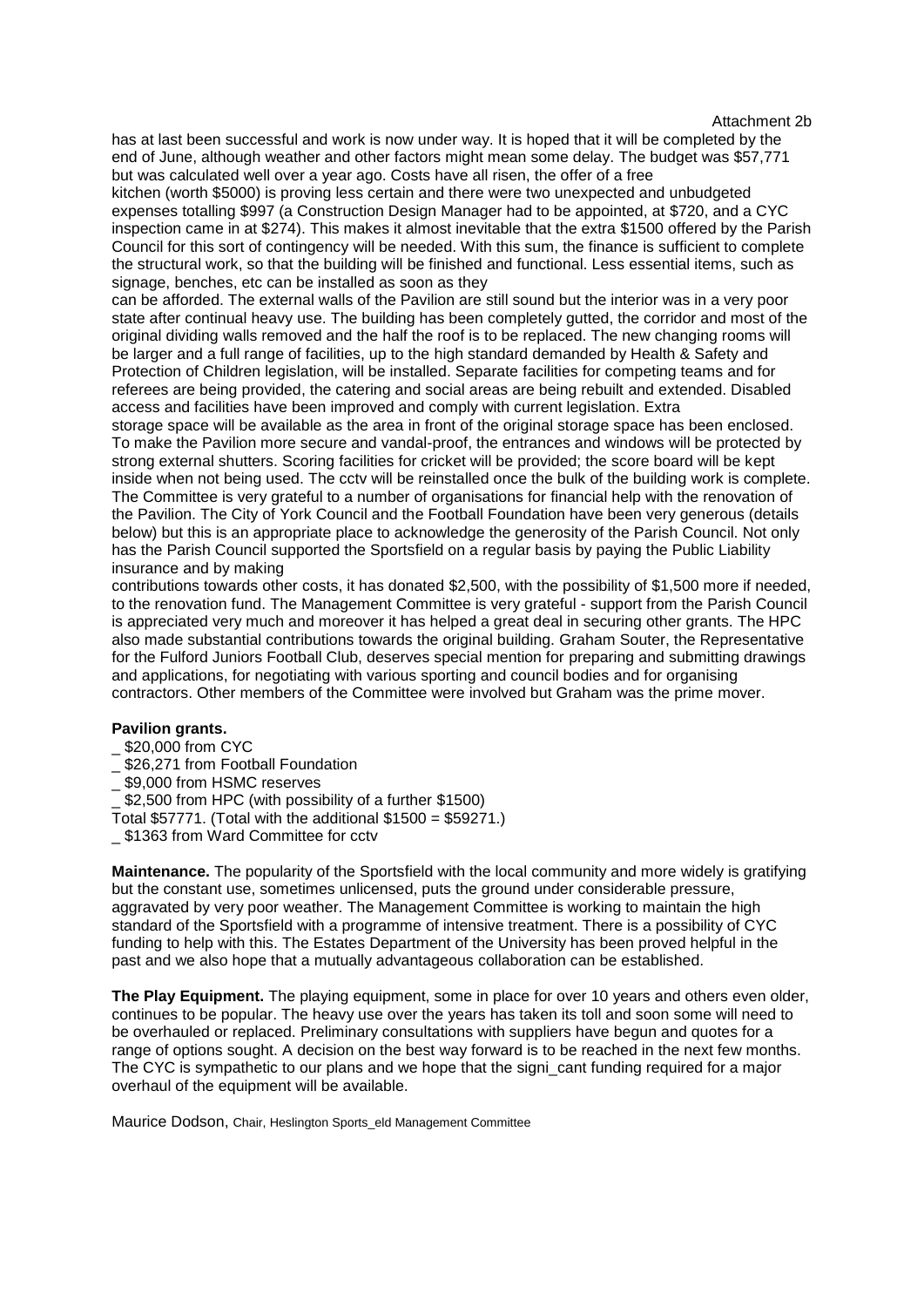**Attachment <sup>3</sup> <sup>a</sup>**



### **Who Are We?**

Heslington Church is a local ecumenical partnership between the Church of England and the Methodist Church together with the Roman Catholic Chaplaincy to the University of York. All services of worship are held jointly between Anglicans and Methodists. The church serves the local area, which includes the village of Heslington, the surrounding farms, local housing estates and the University of York. Our congregation is an eclectic mix of ages, backgrounds and nationalities. We seek to be an open, caring and inclusive church and everyone is welcome to worship with us.

Vicar of Heslington & Chaplain of Archbishop Holgate's School – Rev Johannes Nobel Methodist Minister & Methodist University Chaplain – Rev Rory Dalgliesh Anglican University Chaplain – Rev Rowan Williams

### **Church Services**

Services are held at the following times:

Sunday at 9am – Holy Communion with Hymns Sunday at 11am – Morning Service (with activities for children)

Thursday at 9.15am – Said Holy Communion in the Side Chapel

Refreshments are served between the 9am and 11am services. At 2pm on Sundays a Korean congregation holds a service in the Korean language. At most major Christian feast days the 9am and 11am congregations celebrate a joined service at 10.30am.

The church is available for baptisms, weddings and funerals, and the graveyard is open for burials and the internment of cremated remains.

### **Facilities, Groups & Activities**

The church offers a flexible worship space with removable pews. On the east end of the church there is a small chapel which offers a more intimate setting for prayer. On the north side the church is extended to include a number of useful rooms: a meeting room, a children's room, a library/reading room, an office room, a vestry, and a fully equipped kitchen. The church is regularly used by external groups and organisations. The church itself also runs a number of groups and activities:

Music Group Junior Church Youth Club Mothers Union Flower Arrangement Group Social Groups Men's Group Prayer Group Walking Group Study Groups Charitable Fundraising